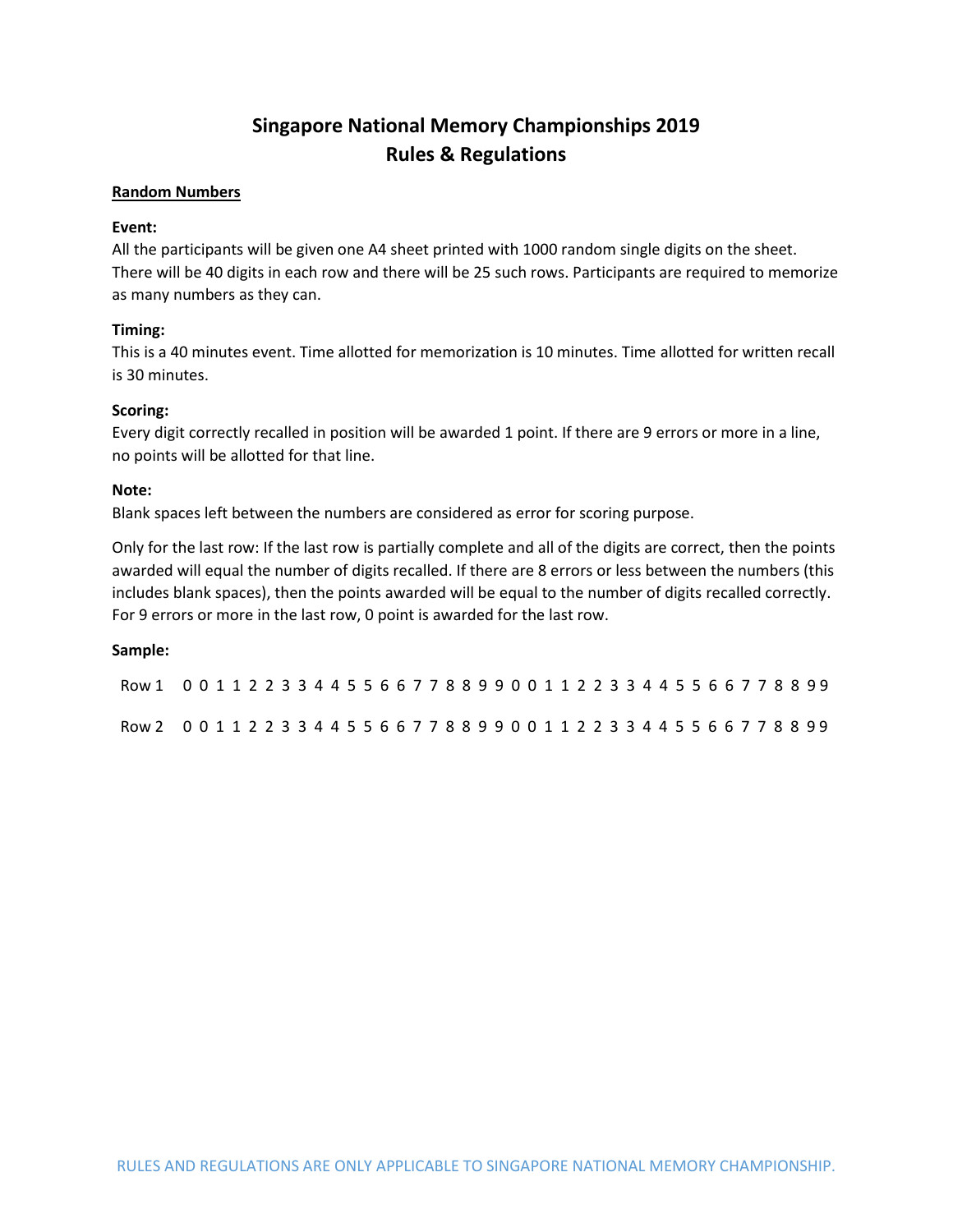# **Random Words**

## **Event:**

All the participants will be given four A4 sheets (Question paper). Each sheet contains 100 random words serially numbered. In each sheet the words are presented in 5 columns with 20 words in each column. The participants are required to commit to memory as many words as they can in the allotted time.

# **Timing:**

This is a 40 minutes event. Time allotted for memorization is 10 minutes. Time allotted for written recall is 30 minutes.

## **Scoring:**

The order of the words is very important. Every word written in the correct place will be allotted 1 point. Every word written in the correct place, but with a spelling error will be given half a point. If there are 5 errors or more in a column, no points will be allotted for that column. The scoring will be done column by column and not by rows.

## **Note:**

Blank spaces left between the words are considered as error for scoring purposes.

Only for the last column: If the last column is partially complete, a point is awarded for each word if all are correctly spelt. If there are 5 errors or more in the last column, no points will be allotted for that column. Blank spaces left between the words are considered as error for scoring purpose.

| $\mathbf{1}$   | Kick         | 21 | Vote         | 41 | Original     |  |  |  |  |
|----------------|--------------|----|--------------|----|--------------|--|--|--|--|
| $\overline{2}$ | Capture      | 22 | Straw        | 42 | Lover        |  |  |  |  |
| 3              | Sister       | 23 | Thunderstorm | 43 | Gate         |  |  |  |  |
| 4              | Loom         | 24 | Evidence     | 44 | Slap         |  |  |  |  |
| 5              | Court        | 25 | Minute       | 45 | Video        |  |  |  |  |
| 6              | Website      | 26 | Item         | 46 | Helpline     |  |  |  |  |
| $\overline{7}$ | Agency       | 27 | Durian       | 47 | Reckless     |  |  |  |  |
| 8              | Fair         | 28 | Work         | 48 | America      |  |  |  |  |
| 9              | Glove        | 29 | Moon         | 49 | Network      |  |  |  |  |
| 10             | Commission   | 30 | Mountain     | 50 | Simple       |  |  |  |  |
| 11             | Vote         | 31 | Kick         | 51 | Vote         |  |  |  |  |
| 12             | Straw        | 32 | Capture      | 52 | Straw        |  |  |  |  |
| 13             | Thunderstorm | 33 | Sister       | 53 | Thunderstorm |  |  |  |  |
| 14             | Evidence     | 34 | Loom         | 54 | Evidence     |  |  |  |  |
| 15             | Minute       | 35 | Court        | 55 | Minute       |  |  |  |  |
| 16             | Item         | 36 | Website      | 56 | Item         |  |  |  |  |
| 17             | Durian       | 37 | Agency       | 57 | Durian       |  |  |  |  |
| 18             | Work         | 38 | Fair         | 58 | Work         |  |  |  |  |
| 19             | Moon         | 39 | Glove        | 59 | Moon         |  |  |  |  |
| 20             | Mountain     | 40 | Commission   | 60 | Mountain     |  |  |  |  |

## **Sample:**

#### **Random Images**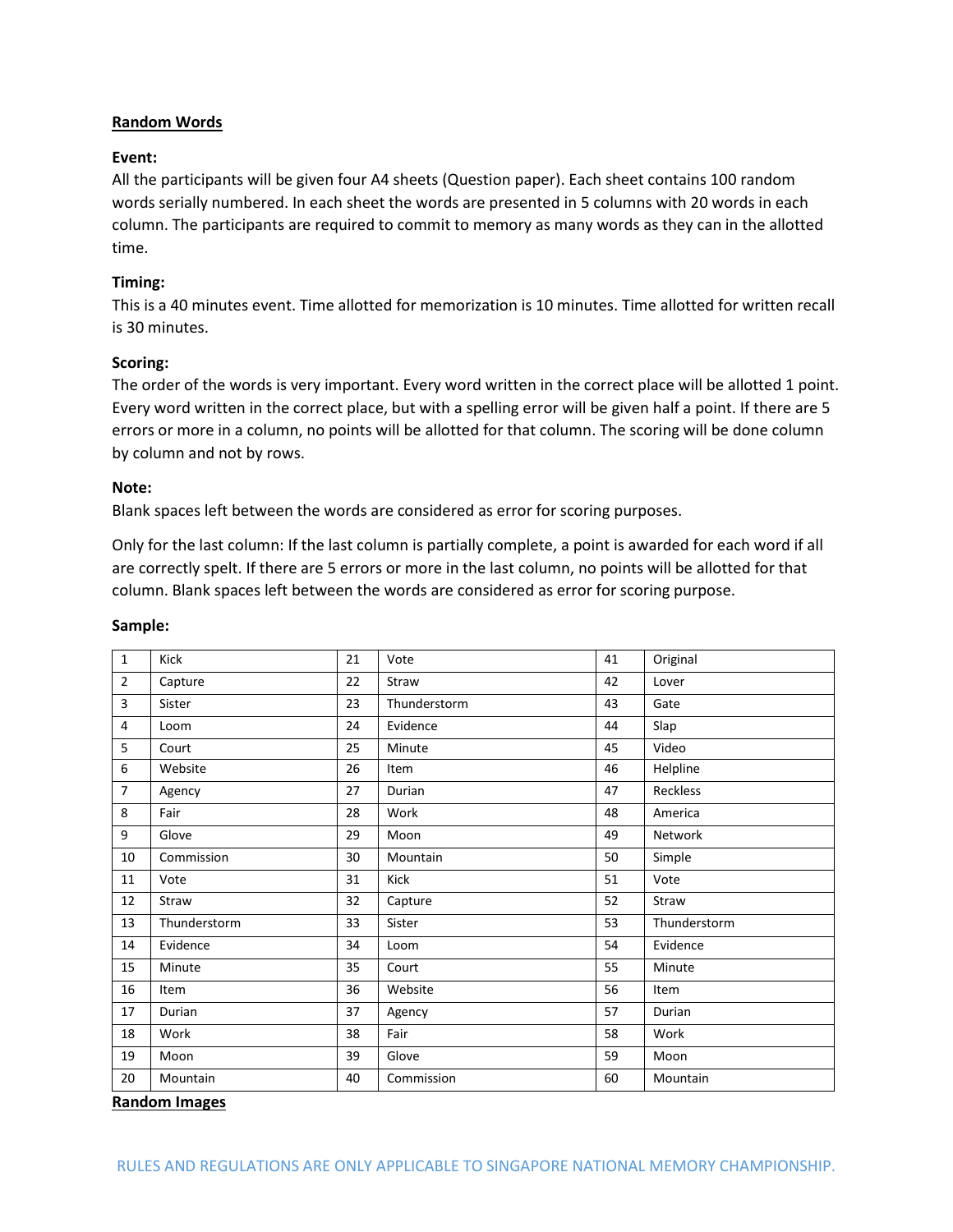# **Event:**

Participants will be given 8 pieces of A4 sheets (Question paper). Each sheet contains 10 rows of 5 images. The participants are required to memorize the sequence of image for each row. After which participants are given the corresponding number of recall sheet (Answer paper) with the sequences of image of each row jumbled up. The participants will proceed on to indicate the correct sequence by numbering each image from 1 to 5 for each row.

## **Timing:**

This is a 40 minutes event. Time allotted for memorization is 10 minutes. Time allotted for written recall is 30 minutes.

# **Scoring:**

Every correct row will be awarded 5 points. For every row with mistakes, 1 points will be deducted from the final score.

## **Note:**

E.g. the participants got 9 correct rows and 1 wrong row, final score will be  $(9 \times 5) - (1 \times 1) = 44$  points

## **Sample:**



**Names & Faces**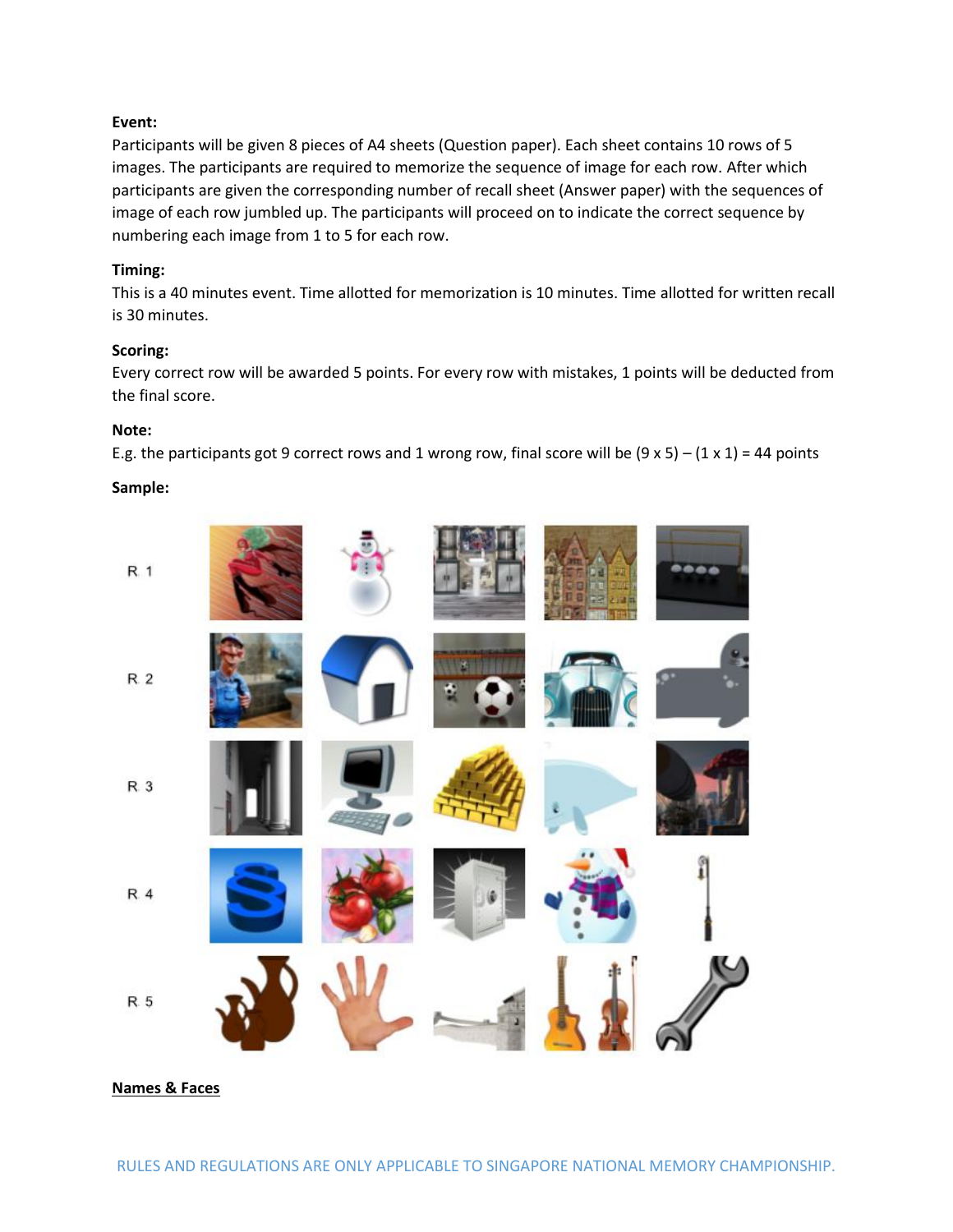## **Event:**

All the participants will be given four A4 sheets with 15 faces in each sheet. Each faces will correspond to a first and last name. The contestants are required to memorize as many names and faces as possible.

## **Timing:**

This is a 40 minutes event. Time allotted for memorization is 10 minutes. Time allotted for written recall is 30 minutes.

## **Scoring:**

Every correct name will be awarded 1 point. For every subsequent name that is repeated more than twice, 0.5 point will be deducted from the final score.

## **Note:**

Participants are required to write the first and last name in order; First name on the left and last name on the right.

## **Sample:**



**Klas Novikoff** 



**Tim Faure** 



**Frederick Bernard** 



Ecem Sloan



Engelborg Jacobson



**Gina Schultz** 



**Matthew Holmes** 



Alexandr Roth



Ken Pace



**Charlott Norris** 



**Ben Otsuka** 



John Wood



Ingeborg Serrano



Michelle Moore



Erhan Lund